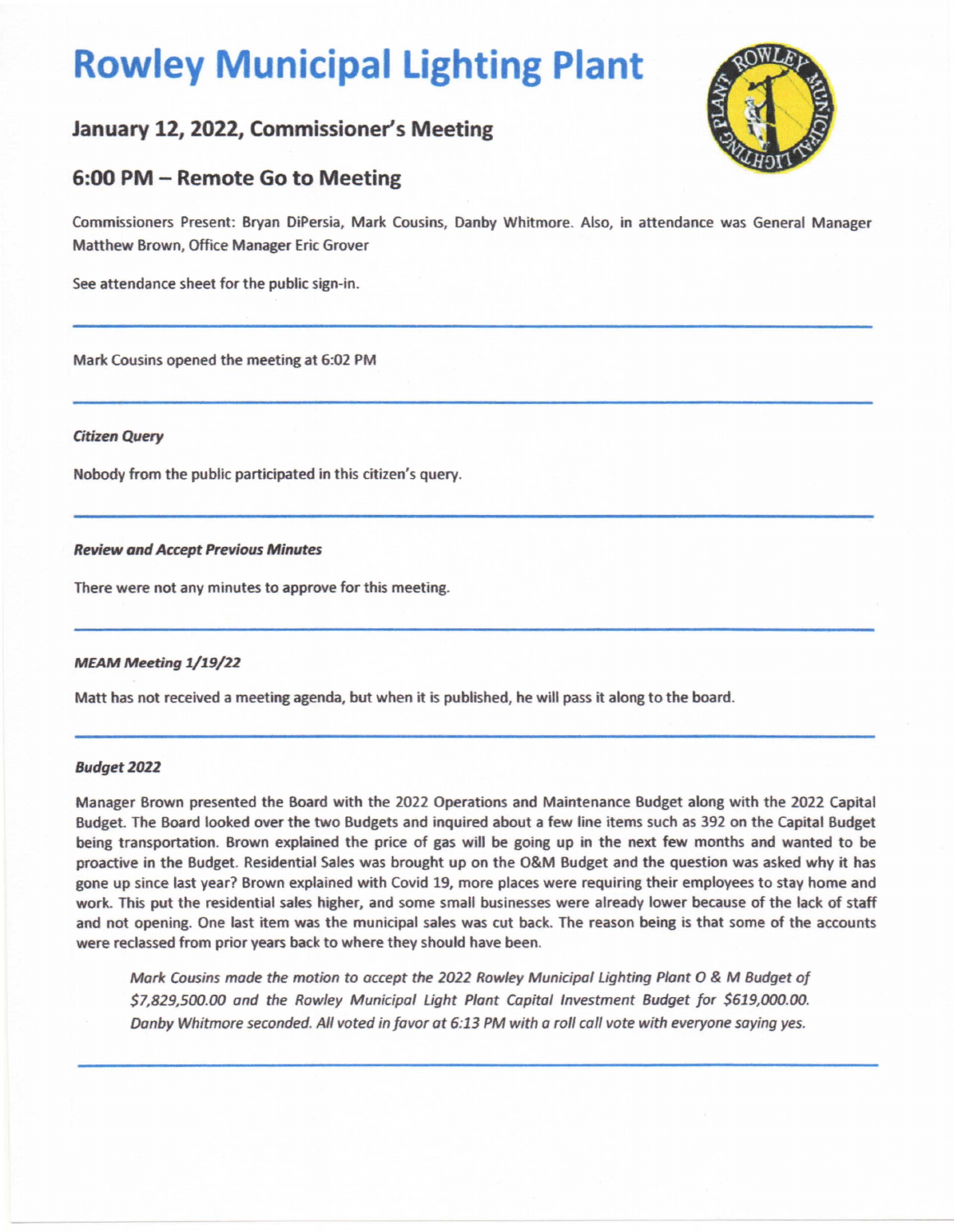#### **Oimate Change/Resiliency S Year** & **10 Year Goals Discussion**

The Board has been given this some thought over the last few months to investigate the future of the RMLP plan. As a collective group, there were a lot of great ideas. First, the idea of municipal buildings could be looked at. For example, the heating system at the Town Hall, slight changes to the RMLP operation center, put solar on the buildings such as the police and fire stations. There could be a study on heat pumps, new windows, and insulation at some of the existing Municipal Buildings and see how much it could be beneficial in the long run. Danby said it would be interesting to see what a quote on solar and heat pumps would be on some of these buildings, also to see where the larger trucks and option sizes stand with hybrid vehicles.

The Powerhouse Substation was brought up regarding battery storage. The problem still lies with this being on hold because of the reconstitution. It is a great idea, but in meantime we should have an answer on his issue. Also, there was talk about what we could do with the 24 Daniels Road site. It was discussed that Matt should investigate with counsel and see just what can be done with it. To see what we must do for the future incase we want to put a building there and what **we will** need to do to make it happen. Maybe contacting the Conservation and ZBA to get a clearer picture of what can be done is in order. This would impact traffic but given the location it is not too far **away** from Haverhill Street.

The discussion turned into a thought process for the future. The Board talked about various sources of power such as the Town of Hull and Duxbury were thinking about a wind project out in the bay just outside their towns. Trash generation and the use of old landfills were brought up for the use of methane to heat or be used as some sort of energy source. The topic of fuel cells, even in the initial stages, could benefit the RMLP. The topic of more solar fields could be another option except that due to the load on the system, our engineering company PLM said we should hold off with any new arrays wishing to open here. Places like the Northern Pass project failed when it was voted down in New Hampshire and Maine. (Quebec Hydro Project]

There was a lot of discussion to this topic. We will investigate all the topics brought up and see what we can do better for the Town of Rowley in the near future.

#### **Managers Update**

**MLP Solar Program Update:** Currently there are two residential solar customers in the que.

**Rebate Update:** There have been a slight increase in the number of rebates, but the noticeable rebates have been the heat pumps in the last couple of months.

**Cordless Yard Equipment Rebates:** Matt has been working with ENE on getting a final list put together on lawn cordless equipment for the yard. He should have a better list of what we will be offering at the next meeting. It is looking good, and he thinks everyone will be pleased.

**Town Hall/Library EV Charger Update:** As of now, there has not been any change in status on this. Matt has talked to other MLPs, and they are in the same spot as far as communication with the state. He is hoping something will tum around in the following month to get this project started.

**Construction Highlights:** The only real highlights is that Falcon Ridge is still being worked on by the crews. More houses are being built and sold.

**Policy Book:** The policy book has been looked over. A couple of corrections need to be made. There were a couple grammar errors found and some discussion went into page 17, Worker's Compensation Leave and 18, Parental Leave that were needed to be corrected. The Board took a vote onto adopt the handbook.

Mark Cousins made the motion to except the Employee Handbook except for the to corrections on page 17 & 18 as noted. Danby Whitmore seconded. All voted in favor at 7:12 PM with a roll call vote with everyone saying yes.